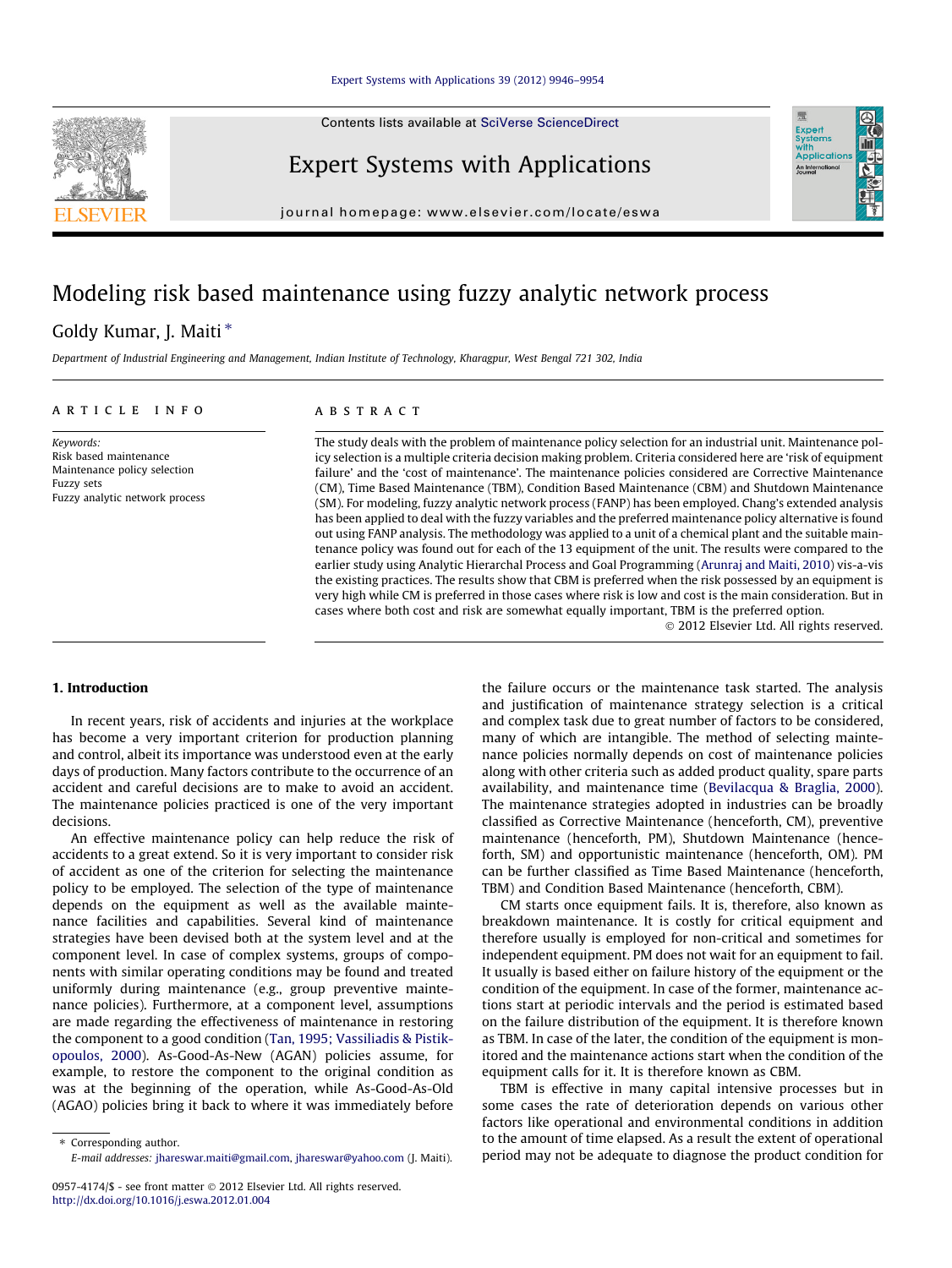maintenance [\(Moubray, 1991](#page--1-0)). Therefore, TBM sometimes imposes unnecessary treatments, which often disrupt normal operations and induce malfunctions due to missed operations. CBM comes to its rescue. CBM was proposed based on the development of machine diagnostic techniques in the 1970s ([Khan and Haddara,](#page--1-0) [2003; Luce, 1999](#page--1-0)), where preventive actions are taken when symptoms of failures are recognized through monitoring or diagnosis. Therefore, CBM enables taking proper actions at the right timing to prevent failures, if the diagnostic is done properly. However, CBM is not always the best method of maintenance, especially from the perspective of cost effectiveness [\(Al-Najjar & Alsyouf,](#page--1-0) [2003; Tsang, 1995; Yang, 2003\)](#page--1-0). When failures of machines or components are not critical, one can allow Corrective Maintenance (CM), in which actions may be taken after failures are detected. When the lives of machines or components can be estimated precisely, TBM is the most effective means of maintenance. Therefore, from the latter half of the 1980s, the importance of selecting proper maintenance strategies has been acknowledged in various areas.

Reliability Centered Maintenance (RCM), Risk-Based Inspection (RBI) and Risk-Based Maintenance (henceforth, RBM) are the most well known methodologies for this purpose. Among these methodologies, RCM is designed to minimize the maintenance cost by balancing the higher cost of Corrective Maintenance against the costs of other maintenance strategies ([Carretero et al., 2003](#page--1-0)). [Moubray](#page--1-0) [\(1991\)](#page--1-0) defined RCM as a methodology to determine what must be done to ensure that the asset continues fulfilling its intended functions. In case of RBM, the method is used for determining the priority of maintenance using risk which integrates both safety and failure. The main aim of this method is to reduce the overall risk that may result as the consequence of unexpected failures of operating facilities ([Khan & Haddara, 2004](#page--1-0)). The high-risk components of a system, rather than the low risk components, should be inspected and maintained usually with greater frequency and thoroughness ([Arunraj](#page--1-0) [and Maiti, 2007; Brown & May, 2003; Moore & Starr, 2006](#page--1-0)).

RBM first involves risk assessment of an industrial unit and then depending on the amount of risk the maintenance planning is done. The risk assessment process involves: (i) hazard identification, (ii) likelihood and consequence estimation which are multiplied to compute risk, and (iii) risk evaluation. In risk evaluation the computed risk is compared to a standard risk value which is acceptable. If the computed risk exceeds the acceptance criteria, proper steps have to take to reduce the risk. Since with proper maintenance, the risk of failure can be lessen to a significant extent, risk can be a very important criterion for maintenance planning. In RBM, the main objective is to reduce the overall risk that may result as the consequence of unexpected failures of operating facilities. The inspection and maintenance activities are prioritized on the basis of quantized risk caused due to failure of the components, so that the total risk can be minimized using RBM.

This paper is organized as follows: (i) first, a brief literature review is presented on maintenance selection, ANP and uncertainty in decision making, (ii) second, a methodology is proposed for maintenance policy selection using FANP, and (iii) finally, the application results are presented with comparison to earlier study in this line. The following sections describe them in detail.

#### 2. Literature review

#### 2.1. Maintenance selection as a complex multi criteria decision problem

In recent years, multi criteria decision making approach has been gained momentum in the field of maintenance strategy selection [\(Bertolini & Bevilacqua, 2006; Bevilacqua & Braglia, 2000; de](#page--1-0) [Almedia & Bohoris, 1995; Triantaphyllou, Kovalerchuk, Mann, &](#page--1-0) [Knapp, 1997](#page--1-0)). [Triantaphyllou et al. \(1997\)](#page--1-0) suggested the use of AHP for maintenance strategy selection considering cost, reparability, reliability, and availability. [Bevilacqua and Braglia \(2000\)](#page--1-0) also used AHP for selecting the maintenance strategy for an Italian oil refinery based on four important criteria namely cost, damages, applicability, and added value. [Bertolini and Bevilacqua \(2006\)](#page--1-0) presented a combined analytic hierarchy process and lexicographic goal programming approach to select the best maintenance policies for the maintenance of critical centrifugal pumps in an oil refinery, taking into account budget and maintenance time as constraints. The criteria considered by [Bertolini and Bevilacqua \(2006\)](#page--1-0) are failure occurrence, its severity and delectability. Recently considering the importance of risk of equipment failure, [Arunraj and Maiti](#page--1-0) [\(2010\)](#page--1-0) devised a methodology for maintenance policy selection in chemical industry taking risk and cost as the criteria. They utilized AHP and Goal Programming method to arrive at the result. The AHP results show that considering risk as a criterion, Condition Based Maintenance (CBM) is a preferred policy over Time-Based Maintenance (TBM) as CBM has better risk reduction capability than TBM. Similarly, considering cost as a criterion, Corrective Maintenance (CM) is preferred. However, considering both risk and cost as multiple criteria, the AHP–GP results show that CBM is preferred.

#### 2.2. Analytic Network Process

In Analytic Hierarchy Process [\(Saaty, 1994](#page--1-0)), the problem of maintenance policy selection is modeled in a form of the hierarchy. So, the components of AHP namely, goal, criteria and alternatives are connected top to bottom. The AHP model is based on the premise that the problem of the decision-making can be modeled in a linear top-to-bottom form as a hierarchy. The upper level node in the hierarchy does not depend on the lower levels and the elements present in a node (at the same level in a hierarchy) are also independent of each other.

This one sided network fails to capture the complex interactions and feedbacks which might be present in the system. To get rid of this limitation, the present problem is modeled using Saaty's Analytic Network Programming (ANP) [\(Saaty, 1996](#page--1-0)). This is a generalization of previously used AHP where the goal, criteria and alternatives are in the form of clusters and all possible interaction between the clusters and elements within a cluster are considered ([Fig. 1\)](#page--1-0). The ANP is a coupling of two parts [\(Saaty, 1996\)](#page--1-0): The first consists of a control hierarchy or network of criteria and subcriteria that control the interactions. The second is a network of influences among the elements and clusters.

Analytic network process has been used in solving many complicated decision-making problems because it is a comprehensive multi-purpose decision making method. There are many studies and applications on ANP.[Wua and Lee \(2007\)](#page--1-0) developed a method based on the ANP to help companies that need to select knowledge management strategies. [Patrovi \(2001\)](#page--1-0) quantified strategic service vision using analytic model and [Partovi \(2006\)](#page--1-0) studied strategic service vision the facility location problem which incorporates both external and internal criteria in the decision-making process. [Chung,](#page--1-0) [Lee, & Pearn \(2005a\)](#page--1-0) dealt with an application for the selection of product mix for efficient manufacturing in a semiconductor fabricator. In addition to these studies, other studies where ANP was used are: [Yurdakul \(2003\)](#page--1-0) evaluated long-term performances of production systems; [Meade and Presley \(2002\)](#page--1-0) evaluated alternative research-development projects; and [Mikhailov and Singh \(2003\)](#page--1-0) studied the development process of a decision support system.

#### 2.3. Uncertainty in decision making

In both AHP and ANP, there is a need of the integration of the mathematical model to human experiences. In order to prioritize